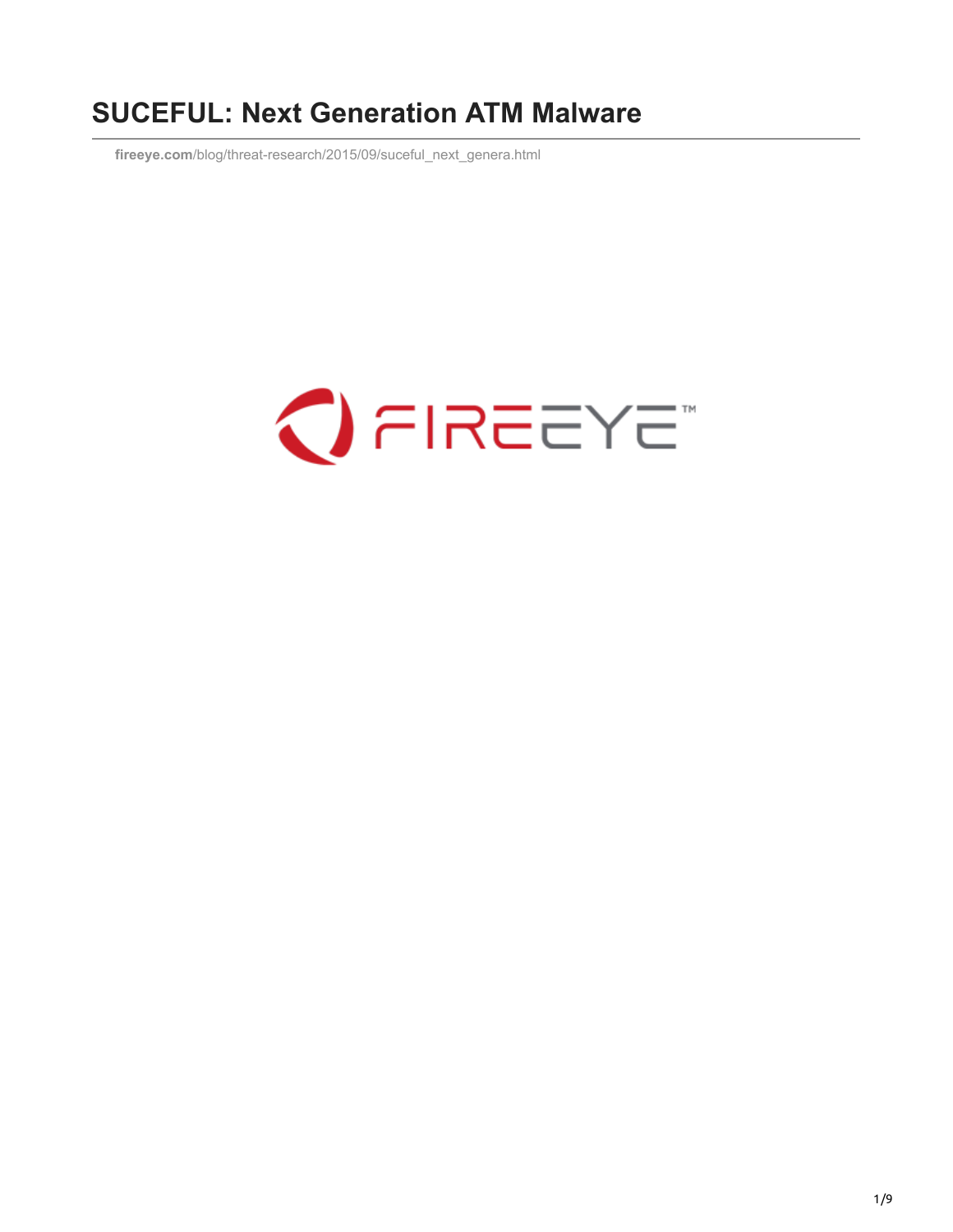

You dip your debit card in an automated teller machine (ATM) and suddenly realize it is stuck inside, what happened?

- a) You took too much time entering details.
- b) There was an error in the network connection to the bank.

c) The machine is infected with malware and your card was intentionally retained to be ejected to the crooks once you walk away asking for help.

If you answered 'c' you might be correct! FireEye Labs discovered a new piece of ATM malware (4BDD67FF852C221112337FECD0681EAC) that we detect as Backdoor.ATM.Suceful (the name comes from a typo made by the malware authors), which targets **cardholders** and is able to retain debit cards on infected ATMs, disable alarms, or read the debit card tracks.

ATM malware is not new, back in 2013 and 2014 threats like Ploutus[1] or PadPin[2] (Tyupkin) were used to empty ATMs in Mexico, Russia and other countries, but SUCEFUL offers a new twist by targeting the cardholders.

SUCEFUL was recently uploaded to VirusTotal (VT) from Russia, and based on its timestamp, it was likely created on August 25, 2015. It might still be in its development phase; however, the features provided are shocking and never seen before in ATM malware.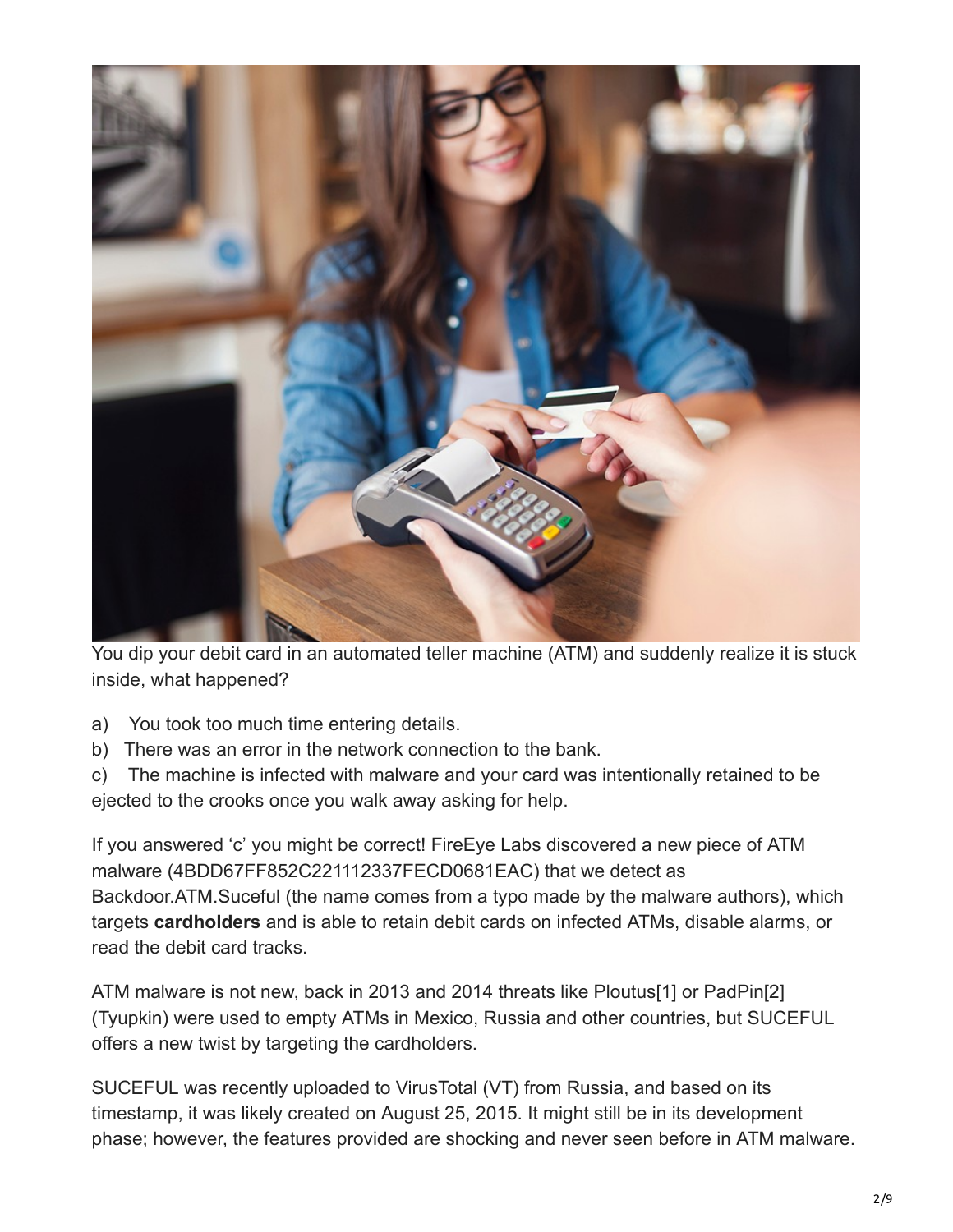| 聊 Form1                                |       |                              |                        |         |             | $\overline{\phantom{a}}$ |
|----------------------------------------|-------|------------------------------|------------------------|---------|-------------|--------------------------|
| Window<br>Window 2<br>Regvest          | Memo1 | Memo <sub>2</sub><br>------- | Window                 |         | StaartUP    | -                        |
| StartUP                                |       | <b>SUCEFUL</b><br>=======    | Startap                |         | OpenDIEBOLD | ncr                      |
| <b>JpenSessions Diebold</b>            |       |                              | <b>OPENncr</b><br>Open | read    |             | Retain                   |
| READ<br><b>EDJEKT</b><br><b>RETAIN</b> |       |                              |                        | edjekt  |             |                          |
|                                        |       |                              | $\sqrt{1}$<br>???      | Canchel |             |                          |
| ChancelAsincRegvest                    |       |                              |                        | EPP-    |             |                          |
|                                        |       |                              | $color=1$<br>????      |         | Open        |                          |
| test free                              |       |                              | Button21               |         | Get key     |                          |
|                                        |       |                              |                        |         | GetKey2     |                          |
| ?????????                              |       |                              | Button22               |         |             |                          |
| ????????? 2                            |       |                              |                        | test    |             |                          |
|                                        |       |                              |                        |         |             | -                        |
| DBD_MOTOCARDRDR                        |       |                              | Button33               |         |             | $\overline{\phantom{a}}$ |
| $\blacksquare$                         |       |                              |                        |         |             | $\mathbf{E}$             |

Figure 1. SUCEFUL Testing Interface

By clicking on different buttons in the GUI shown in Figure 1. The malware authors can test if the malware operates properly; the word "SUCEFUL" is displayed in the text box indicating success.

Potential SUCEFUL capabilities in Diebold or NCR ATMs include:

- 1. Reading all the credit/debit card track data
- 2. Reading data from the chip of the card
- 3. Control of the malware via ATM PIN pad
- 4. Retention or ejection of the card on demand: This could be used to steal physical cards
- 5. Suppressing ATM sensors to avoid detection

# **XFS Manager**

Similar to Ploutus and PadPin, SUCEFUL interacts with a middleware called XFS Manager which is part of the WOSA/XFS[3] Standard that major vendors comply with. The XFS Manager is the interface between the application (malware in this case) and the peripheral devices (e.g., printer, dispenser, card reader, in pad) as shown at Figure 2.

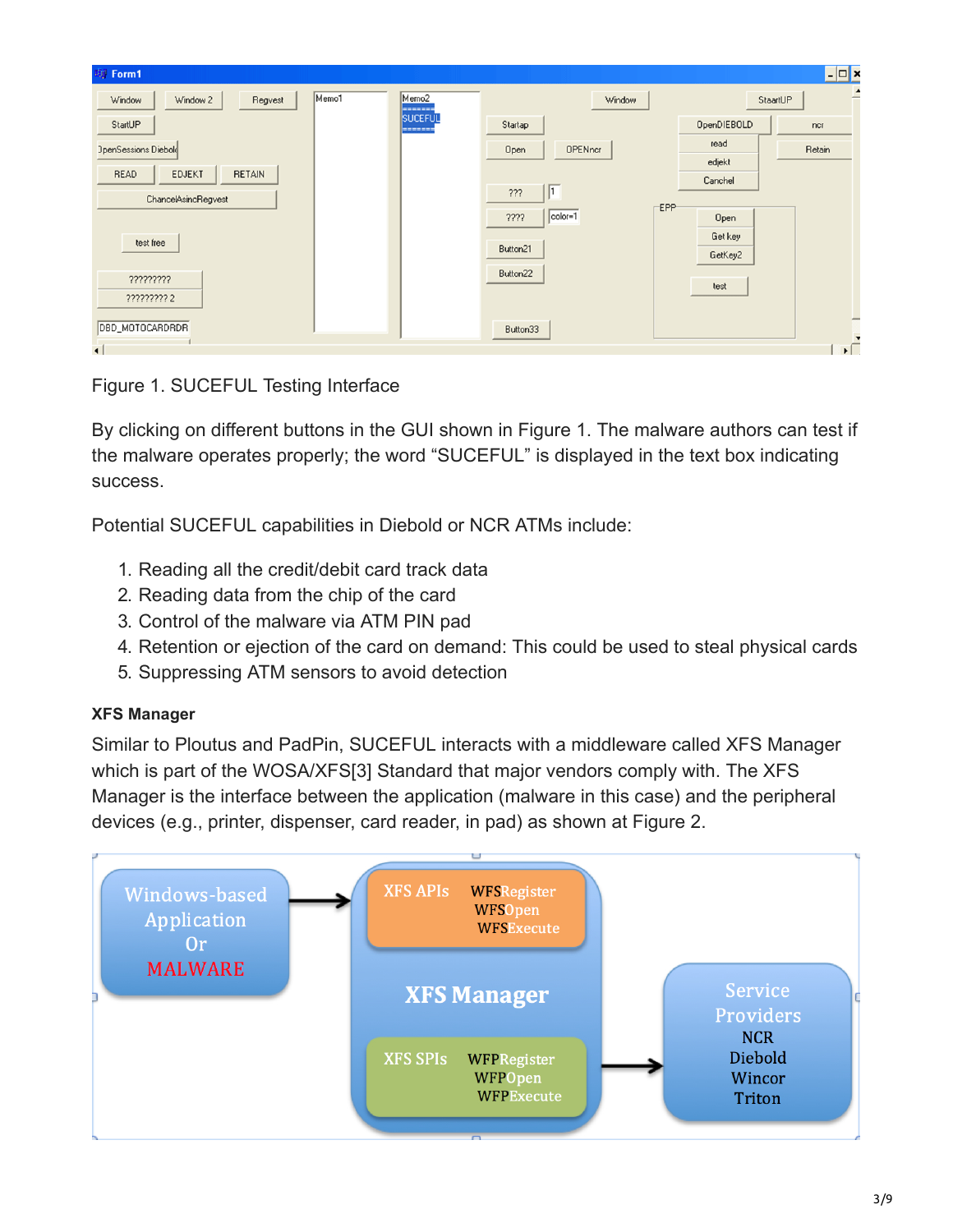## Figure 2. WOSA/XFS Architecture

One benefit of the XFS Manager is that it is vendor independent, similar to Java's "Write once, run anywhere" mantra. This means that it can be used maliciously by ATM malware, so that it can run transparently in multiple hardware vendors. This is the case of SUCEFUL, which is targeted for Diebold and NCR.

Every vendor has its own implementation of the XFS Manager with proper security controls in place; however, they also support the default XFS Manager template provided by WOSA/XFS Standard allowing the attackers to create their own interface with the ATM.

The Service Provider Interfaces (XFS SPIs) are vendor-dependent developed to provide the functionality of their own hardware.

## **Establishing a connection with the XFS Manager**

As shown in Figure 3, the first step before starting interacting with the ATMs peripheral devices is to establish a connection with the XFS Manager via WFSStartup API.

| text:00402D48  | push | ebp                     |
|----------------|------|-------------------------|
| text:00402D49. | nov  | ebp, esp                |
| .text:00402D4B | add  | esp. OFFFFFFBCh         |
| .text:00402D4E | nov  | [ebp+var 38], edx       |
| .text:00402D51 | nov  | $[ebp+var 34]$ , eax    |
| .text:00402D54 | nov  | eax, offset stru 40A54C |
| .text:00402D59 | call | @ InitExceptBlockLDTC   |
| .text:00402D5E | push | offset unk 40BFF8       |
| text:00402D63. | push | dword 409190            |
| text:00402D69  | call | WFSStartup 40C718       |
| .text:00402D6F | nov  | error num 40BFF0, eax   |
| .text:00402D74 | cmp  | error_num_40BFF0, 0     |

Figure 3. Connecting with the XFS Manager via XFSStartUp API

## **Opening sessions with the peripheral devices**

The next step is to open sessions with the peripheral devices via the Service Providers (XFS SPIs) through the XFS Manager by calling WFSOpen or WFSAsyncOpen APIs where the first parameter is the Logical Device Name.

In Figure 4, a session with Diebold Card Reader is being initiated where the logical device name is "DBD\_MotoCardRdr".

| .text:00403CDA | nov  | Device 409194, offset aDbd motocard 0 : "DBD MOTOCARDRDR" |
|----------------|------|-----------------------------------------------------------|
| .text:00403CE4 | push | offset word 40C234                                        |
| .text:00403CE9 | push | offset unk 40C43E                                         |
| .text:00403CEE | push | offset unk 40C236<br>DWORD                                |
| .text:00403CF3 | push | dword 489198<br>DWORD                                     |
| .text:00403CF9 | push | <b>DWORD</b><br>dword 40C650                              |
| .text:00403CFF | push | <b>DWORD</b><br>dword 48C22C                              |
| .text:00403D05 | push | DWORD<br>dword 400228                                     |
| .text:00403D08 | push | <b>DWORD</b><br>dword 48C224                              |
| .text:00403D11 | push | DWORD<br>Device 409194                                    |
| .text:00403D17 | call | WESOpen 40C70C                                            |

Figure 4. Diebold Card Reader

In Figure 5, a session with NCR Card Reader is being initiated where the logical device name is "IDCardUnit1":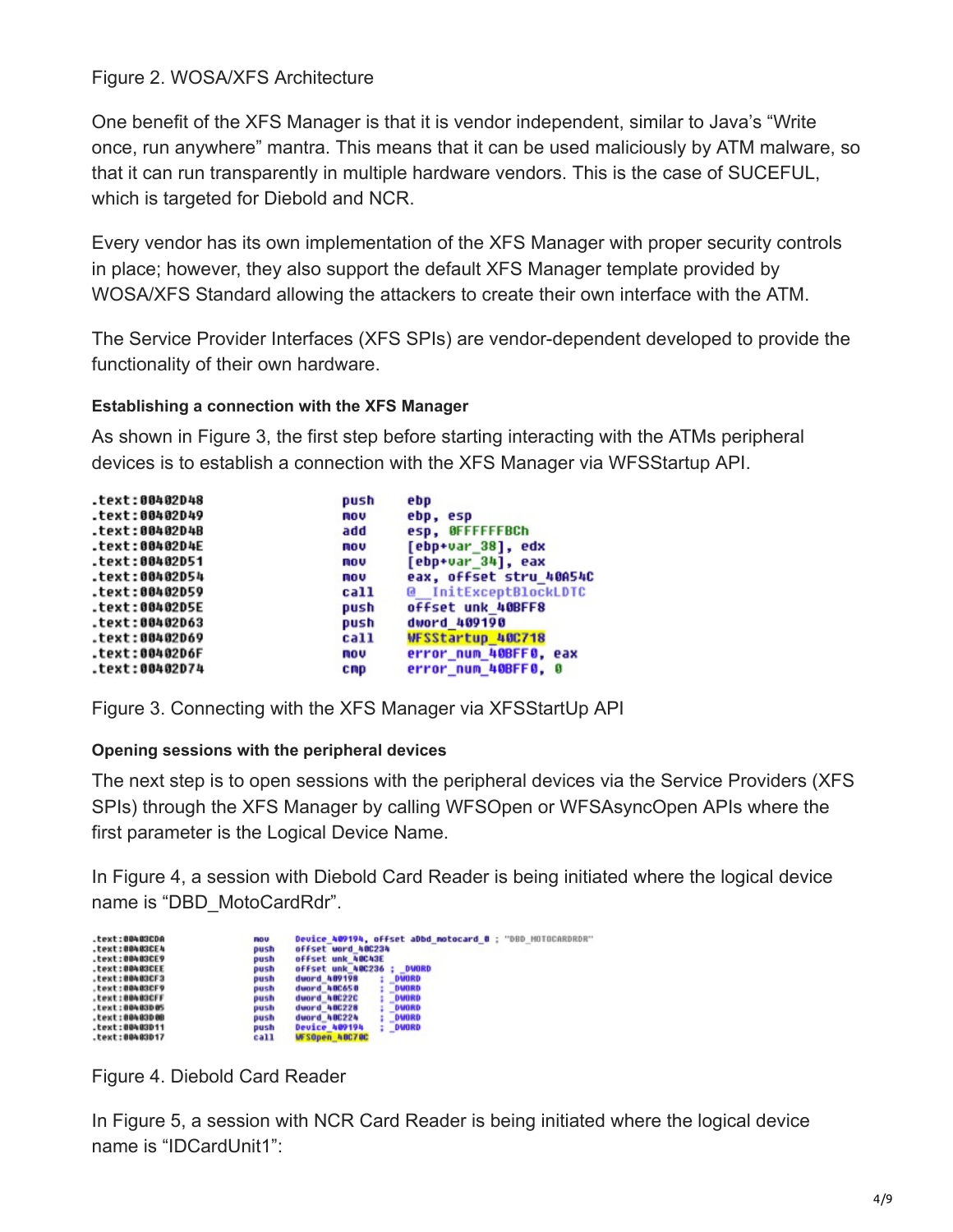| .text:00403E2C | <b>ROV</b> | Device 409194, offset aldcardunit1 : "IDCardUnit1" |
|----------------|------------|----------------------------------------------------|
| .text:00483E36 | push       | offset word 48C234                                 |
| .text:00483E3B | push       | offset unk 40C43E                                  |
| .text:00403E40 | push       | offset unk 40C236<br><b>DWORD</b>                  |
| .text:00403E45 | push       | dword 409198<br><b>DWORD</b>                       |
| .text:00403E4B | push       | <b>DWORD</b><br>dword 48C658                       |
| .text:00403E51 | push       | dword 40C22C<br><b>DMORD</b><br>÷                  |
| .text:00403E57 | push       | dword 40C228<br><b>DMORD</b>                       |
| .text:00403E5D | push       | <b>DMORD</b><br>dword 48C224                       |
| .text:00403E63 | push       | Device 409194<br>DWORD                             |
| .text:00403E69 | call       | <b>WESOpen 40C70C</b>                              |

Figure 5. NCR Card Reader

In Figure 6, a session with the Sensors and Indicators Unit (SIU) is being initiated:

| .text:00405CFE | <b>ROV</b> | Device 409194, offset aSiu : "SIU" |
|----------------|------------|------------------------------------|
| .text:00405D08 | push       | offset word 400234                 |
| .text:00405D0D | push       | offset unk 40C43E                  |
| .text:00405D12 | push       | offset unk 40C236<br><b>DWORD</b>  |
| .text:00405D17 | push       | duord 409198<br>DWORD              |
| .text:00405D1D | push       | <b>DWORD</b><br>dword 40C650       |
| .text:00405D23 | push       | duord 40C22C<br>: DWORD            |
| .text:00405D29 | push       | <b>DWORD</b><br>duord 40C228       |
| .text:00405D2F | push       | : DWORD<br>duord 40C224            |
| .text:00405D35 | push       | <b>Device 409194</b><br>: DWORD    |
| .text:00405D3B | call       | WFSOpen 40C70C                     |

Figure 6. Sensors and Indicators Unit

The SIU provides functions to operate port (indicators) categories including but not limited to:

- Door Sensors: cabinet, safe, or vandal shield doors
- Alarm Sensors: tamper, seismic, or heat sensors
- Proximity Sensors

In Figure 7, a session with NCR PIN pad is being initiated where the device logical name is "Pinpad1".

| text:00406008. | mou  | Device 409194, offset aPinpad1 : "Pinpad1" |
|----------------|------|--------------------------------------------|
| .text:00406012 | push | offset word 40C234                         |
| .text:00406017 | push | offset unk 40C43E                          |
| .text:0040601C | push | offset unk 40C236 :<br><b>DWORD</b>        |
| .text:00406021 | push | dword 489198<br><b>DUORD</b>               |
| .text:00406027 | push | dword 40C650<br>DUORD                      |
| .text:0040602D | push | <b>DUORD</b><br>dword 40C22C               |
| .text:00406033 | push | <b>DUORD</b><br>dword 40C228               |
| .text:00406039 | push | DUORD<br>dword 40C224                      |
| .text:0040603F | push | : DUORD<br><b>Device 409194</b>            |
| .text:00406045 | ca11 | WFSOpen 40C70C                             |

Figure 7. Connecting with the ATM PIN pad

By reading information from the PIN pad, the crooks could interact with the ATM malware.

#### **Interacting with the peripheral devices**

Once a session has been opened, the APIs WFSExecute or WFSAsyncExecute can be used to request specific operations to the peripheral devices where the second parameter is the command to be executed.

#### **Reading debit card track data**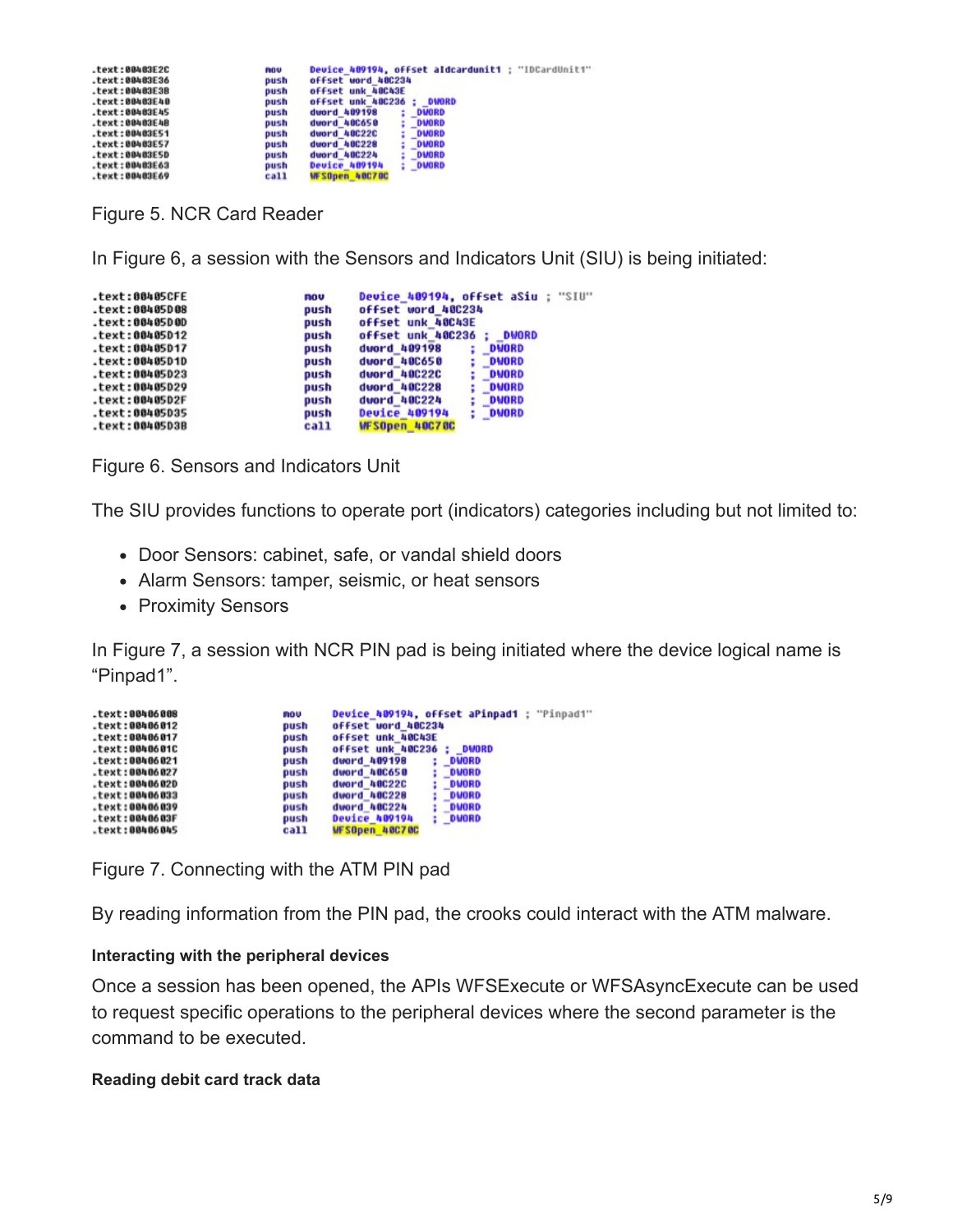In Figure 8, the WFS\_CMD\_IDC\_READ\_RAW\_DATA command instructs the card reader to read all the track data and chip if a card is inserted or wait to read it as soon as the card has been inserted or pulled through.

| .text:00403A6C<br>.text:00403A71 | offset unk 400200 :<br><b>DUORD</b><br>push<br>dword 40C650<br>DMORD<br>push |
|----------------------------------|------------------------------------------------------------------------------|
| .text:00403A77                   | ecx, [ebp+var 70]<br>lea                                                     |
| .text:00403A7A                   | <b>DIAORD</b><br>push<br>еск                                                 |
| $.$ text:00403A7B                | <b>OCFB</b><br>DMORD<br>push                                                 |
| .text:00403A80                   | ax, word 40C234<br>nou                                                       |
| $.$ text:00403A86                | DMORD<br>push<br>eax                                                         |
| .text:00403A87                   | <b>WFSExecute 40C6F4 ; OxCF = WFS CMD IDC READ RAW DATA</b><br>call          |

Figure 8. WFS\_CMD\_IDC\_READ\_RAW\_DATA Command

Track 1 & 2 contain information like cardholder's name, account number, expiration date, encrypted PIN, etc.

#### **Retain and/or Eject debit card**

The WFS\_CMD\_IDC\_RETAIN\_CARD command in Figure 9 instructs the Card Reader to retain the card:

| .text:00405B4A   | push | offset unk 400200 :<br>DMORD                       |
|------------------|------|----------------------------------------------------|
| .text:00405B4F   | push | dword 40C658<br>DWORD                              |
| .text:00405B55   | lea  | edx, [ebp+var 44]                                  |
| .text:00405B58   | push | <b>DWORD</b><br>edx                                |
| $-text:00405B59$ | push | acch<br><b>DWORD</b>                               |
| .text:00405B5E   | ROU  | <b>CX, uord 400234</b>                             |
| .text:00405B65   | push | DVORD<br>ecx                                       |
| .text:00405B66   | call | WESExecute 40C6F4 : OxCC = WES CHD IDC RETAIN CARD |

Figure 9. WFS\_CMD\_IDC\_RETAIN\_CARD

In Figure 10, the WFS\_CMD\_IDC\_EJECT\_CARD command instructs the Card Reader to eject the card:

| .text:0040586E | offset unk 40C200 :<br>push   | <b>DWORD</b>                                             |
|----------------|-------------------------------|----------------------------------------------------------|
| .text:00405873 | dword 40C650<br>push          | : DWORD                                                  |
| .text:00405879 | edx, [ebp+var 44]<br>lea      |                                                          |
| .text:0040587C | edx<br>push                   | <b>DWORD</b>                                             |
| .text:0040587D | <b>GCBh</b><br>push           | : DWORD                                                  |
| .text:00405882 | <b>CX. word 480234</b><br>mou |                                                          |
| .text:00405889 | push<br>есх                   | <b>DWORD</b>                                             |
| .text:0040588A | call                          | <b>WFSExecute 40C6F4 ; OxCB = WFS CHD IDC EJECT CARD</b> |

Figure 10. WFS\_CMD\_IDC\_EJECT\_CARD

This RETAIN and EJECT commands suggest that the malware authors can retain debit cards inserted into the ATM and eject them whenever they want stealing the physical card from the victims.

#### **Interact with the Malware via PIN pad**

In Figure 11, the WFS CMD PIN GET DATA command is used to read the keystrokes entered by the cardholder (or attacker) in the PIN pad.

| .text:004060BD                       | DUORD                                                       |
|--------------------------------------|-------------------------------------------------------------|
| push                                 | eax                                                         |
| .text:004060BE                       | dword 400650                                                |
| push                                 | <b>DUORD</b>                                                |
| .text:004060C4<br>lea                | edx. [ebp+var D4]                                           |
| .text:004060CA                       | DUORD                                                       |
| push                                 | edx                                                         |
| .text:004060CB                       | DUORD                                                       |
| push                                 | 198h                                                        |
| .text:00406000<br><b>FIGU</b>        | CX, word 48C234                                             |
| .text:00406007                       | <b>DUORD</b>                                                |
| push                                 | ecx                                                         |
| c <sub>al</sub> 11<br>.text:004060D8 | <b>WFSExecute 40C6F4 ; 0x198 =&gt; WFS CHD PIN GET DATA</b> |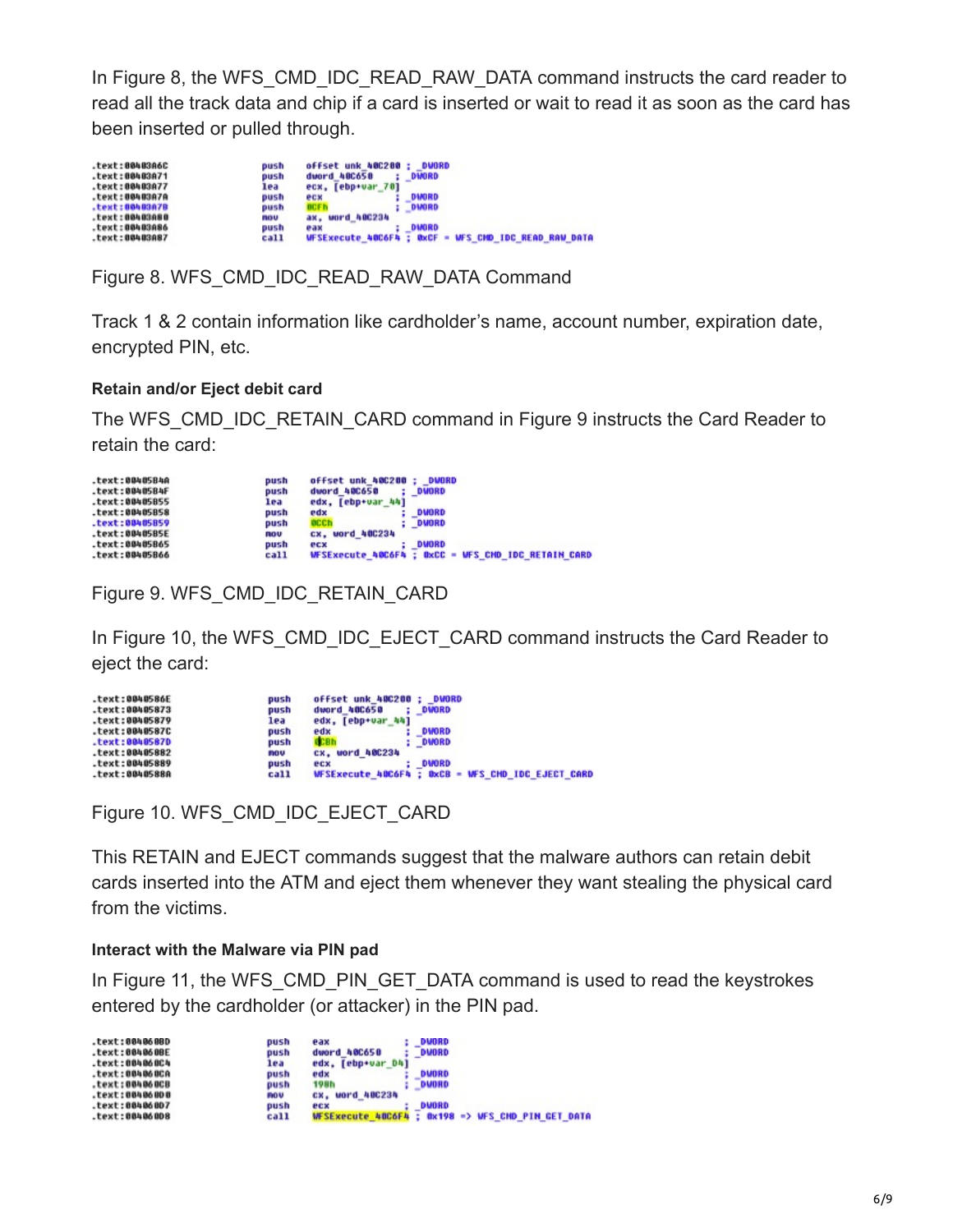Figure 11. WFS\_CMD\_PIN\_GET\_DATA

Once the input is read, a loop will run to identify the keys typed in the Pin pad, which can be Key0-9, Key-ENTER, Key-CANCEL or KEY-CLEAR. In Figure 12, the Key-0 and Key-1 are being checked:



Figure 12. Pin pad Keys check

## **Disabling ATM Sensors**

In Figure 13, the WFS\_CMD\_SIU\_SET\_PORTS command could be able to set or clear ATM output ports (indicators) in order to avoid triggering the alarms, some of the sensors that can be controlled are:

- Turn on/off the Audible Alarm device
- Turn on/off the Facial light
- Turn on/off the Audio indicator
- Turn on/off the Internal Heating device

| .text:00404F27    | push       | offset duord 40C648                                                |
|-------------------|------------|--------------------------------------------------------------------|
| $-text:00404F2C$  | push       | hWnd                                                               |
| .text:00404F32    | push       | dword 40C650<br><b>DUORD</b>                                       |
| $.$ text:00404F38 | lea        | ecx, [ebp+var E4]<br><b>DMORD</b>                                  |
| $-text:00404F3E$  | push       | DUORD<br>ecx                                                       |
| $.$ text:00404F3F | push       | <b>DUORD</b><br>322h                                               |
| .text:00404F44    | <b>ROU</b> | uord 480234<br><b>DUORD</b><br>ax.                                 |
| .text:00404F4A    | push       | <b>DUORD</b><br>e a x                                              |
| .text:00404F4B    | call       | $0 \times 322$ => WFS CHD SIU SET PORTS<br><b>WFSAsuncExecute:</b> |

Figure 13. WFS\_CMD\_SIU\_SET\_PORTS

In Figure 14 the WFS\_CMD\_SIU\_SET\_AUXILIARY command is used to set the status of an Auxiliary indicator including but not limited to: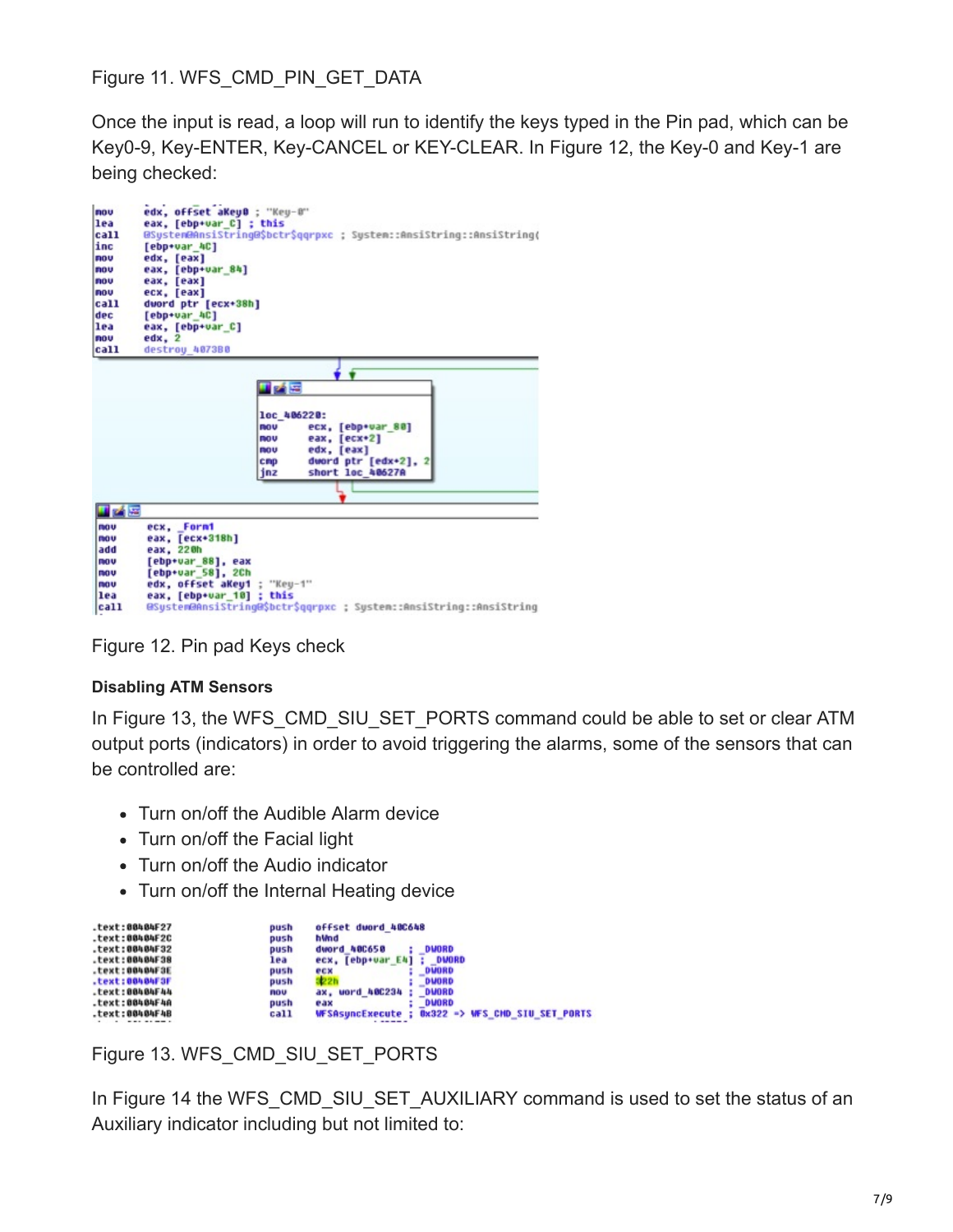WFS\_SIU\_VOLUME: Set the value of the volume control WF\_SIU\_REMOTE\_STATUS\_MONITOR: Set the value of the Remote Status Monitor WFS\_SIU\_AUDIBLE\_ALARM: Set the value of the Audible Alarm

| .text:00405102<br>push | offset dword 40C648                          |
|------------------------|----------------------------------------------|
| .text:00405107<br>push | hWnd                                         |
| .text:0040510D         | dword 48C658                                 |
| push                   | DUORD                                        |
| .text:00405113         | <b>DIMORD</b>                                |
| lea                    | edx, [ebp+var 44]                            |
| .text:00405116         | <b>DUORD</b>                                 |
| push                   | edx                                          |
| .text:00405117         | <b>DUORD</b>                                 |
| push                   | 325h                                         |
| .text:0040511C         | <b>CX, word 48C234</b>                       |
| mou                    | <b>DUORD</b>                                 |
| .text:00405123         | <b>DUORD</b>                                 |
| push                   | e c x                                        |
| call                   | <b>Ox325 =&gt; WFS CHD SIU SET AUXILIARY</b> |
| .text:00405124         | <b>WFSAsuncExecute</b>                       |
|                        | <b>A MARCH AVE</b>                           |

Figure 14. WFS\_CMD\_SIU\_SET\_AUXILIARY

## **DLL Hooking**

Although DLL Hooking is not a novel technique, it is interesting to understand the reason this is being done inside an ATM. SUCEFUL is able to hook the WFSAsyncExecute API in order to control and monitor all the commands issued to the peripheral devices, this is done by replacing the first 6 bytes of the API Entry point with a classical push <malware func>, ret instruction (see Figure 15) to redirect execution, as well as patching the RVA address in the Export Directory pointing to WFSAsyncExecute Entry point.

| .text:004041E8             | ៣០ប  | byte_40C668, 68h : PUSH                              |
|----------------------------|------|------------------------------------------------------|
| .text:004041EF             | ៣០ប  | eax, offset HookFunc ; ADDRESS                       |
| .text:004041F4             | កចប  | dword 400660, eax                                    |
| .text:004841F9             | គ០ប  | bute 40C670, OC3h ; RETURN                           |
| .text:00484200             | lea  | edx, [ebp+f101dProtect]                              |
| .text:00404203             | push | : lpf101dProtect<br>edx                              |
| .text:00404204             | push | <b>flNewProtect</b><br>×.<br>٠                       |
| .text:00404206             | push | $: dwS1ze$                                           |
| .text:00404208             | push | [ebp+lpAddress] : lpAddress                          |
| .text:00404208             | call | <b>UirtualProtect</b>                                |
| .text:00484210             | push | offset NumberOfBytesWritten ; lpNumberOfBytesRead    |
| .text:00404215             | push | nSize                                                |
| .text:00404217             | push | offset unk_40C654 ; lpBuffer                         |
| .text:0040421C             | push | [ebp+lpAddress] : lpBaseAddress                      |
| .text:0048421F             | call | GetCurrentProcess                                    |
| .text:00404224             | push | : hProcess<br>eax                                    |
| .text:00404225             | call | ReadProcessNenoru                                    |
|                            |      |                                                      |
| .text:0040422A             | push | offset NumberOfBytesWritten ; 1pNumberOfBytesWritten |
| .text:0040422F             | push | nSize<br>och                                         |
| .text:00404231             | push | offset byte_40C668 ; lpBuffer                        |
| .text:00404236             | push | [ebp+lpAddress] : lpBaseAddress                      |
| .text:00404239             | call | GetCurrentProcess                                    |
| .text:0040423E             | push | : hProcess<br>978                                    |
| .text:0040423F             | call | <b>WriteProcessMemory</b>                            |
| $1 - 0.01 + 0.101 + 0.001$ |      |                                                      |

Figure 15. Hooking WFSAsyncExecute API

#### **Conclusion**

Since it is impossible to ascertain whether a retained card is due to this malware, keep the contact number for your bank in your phone and call it while keeping eyes on the ATM.

SUCEFUL is the first multi-vendor ATM Malware targeting cardholders, created to steal the tracks of the debit cards but also to steal the actual physical cards, which is definitely raising the bar of sophistication of this type of threats.

#### **List of known MD5s**

```
4bdd67ff852c221112337fecd0681eac - Backdoor.ATM.Suceful
f74755b92ffe04f97ac506960e6324bb - Backdoor.ATM.Suceful
```